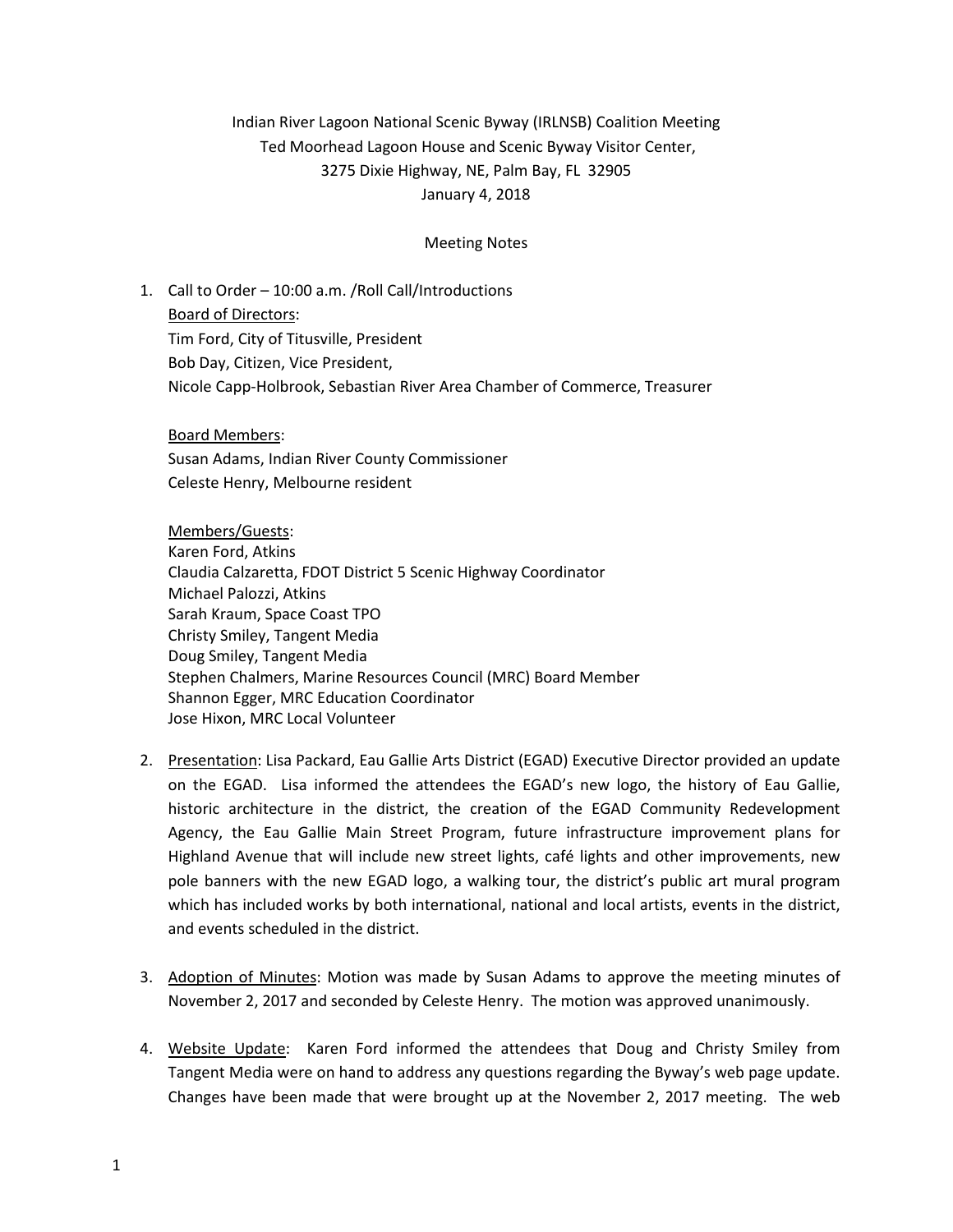page is being prepared to go live. Bob Day noted that he recently viewed the new web site and had some comments for Tangent Media. Bob said the comments were minor and could be discussed after the meeting and would not delay the web site from going live.

Claudia Calzaretta mentioned doing a grand opening email announcement blast with Constant Contact or some similar tool to byway contacts to invite the contacts to open the new web page. Discussion ensued about the process. Tangent Media, Karen Ford, Nicole Holbrook and Claudia would collaborate on creating the new web page announcement.

- 5. 2018 Coalition Meeting Schedule/Guest Speakers Mr. Ford asked the Coalition to think about future meeting speakers for meetings in March, May, July, September and November. Discussion took place regarding when the MRC's Lagoon Status Report Card would be available and if that could be a possible presentation to the Coalition. Shannon Egger stated that she would ask the MRC Executive Director if the MRC's Report Card Status could be presented at a future Coalition meeting.
- 6. Board Elections Mr. Ford noted that Shannon Egger was the new MRC liaison to the Coalition and the Bylaws permitted the Coalition to appoint individuals by majority vote to fill vacancies on the Board. Tim stated that he had approached Ms. Egger prior to the meeting to see if she would entertain being a Board Member and determined that she was amenable. A motion was made by Bob Day to nominate Shannon Egger to fill the Board vacancy left by Anne Mayer whose term ran to the end of 2018. Celeste Henry seconded the motion. The appointment of Shannon Egger to the IRLNSB Coalition Board was unanimously approved.

No Board Member terms expired at the end of 2017 so no Board Member elections were needed.

The slate of Board Officers for 2018 were Tim Ford, President; Bob Day, Vice President; and Nicole Capp-Holbrook as Treasurer. Bob Day motioned to approve the slate of officer as presented, which was seconded by Susan Adams. The slate of officers was unanimously elected for a one-year term.

- 7. Free Membership to Visit Florida offer Mr. Ford informed the members that the Florida Scenic Highways Program (FSHP) Central Office was working with Visit Florida to offer FHSP funded one (1) year Visit Florida Partnership memberships. Mr. Ford read the benefits that would be available to the Coalition. Claudia Calzaretta stated that due to Hurricane Irma, free membership to Visit Florida was available to organizations in Counties affected by the hurricane of which, Brevard, Indian River and Volusia Counties were affected counties until March 2018. After some discussion regarding both offers, a motion was made by Susan Adams to send a request form to the FSHP Office requesting the FSHP purchase a membership for the IRLNSB. The motion was seconded by Celeste Henry. The motion was unanimously approved. Mr. Ford was asked to question when the membership started if it were approved by the FSHP Office.
- 8. Byway Map Display at the Ted Moorhead Lagoon House Scenic Byway Welcome Center -Discussion took place regarding the update of the Byway map display table at the Lagoon House. A question was raised whether the MRC wanted to keep the table or have a wall map. Shannon